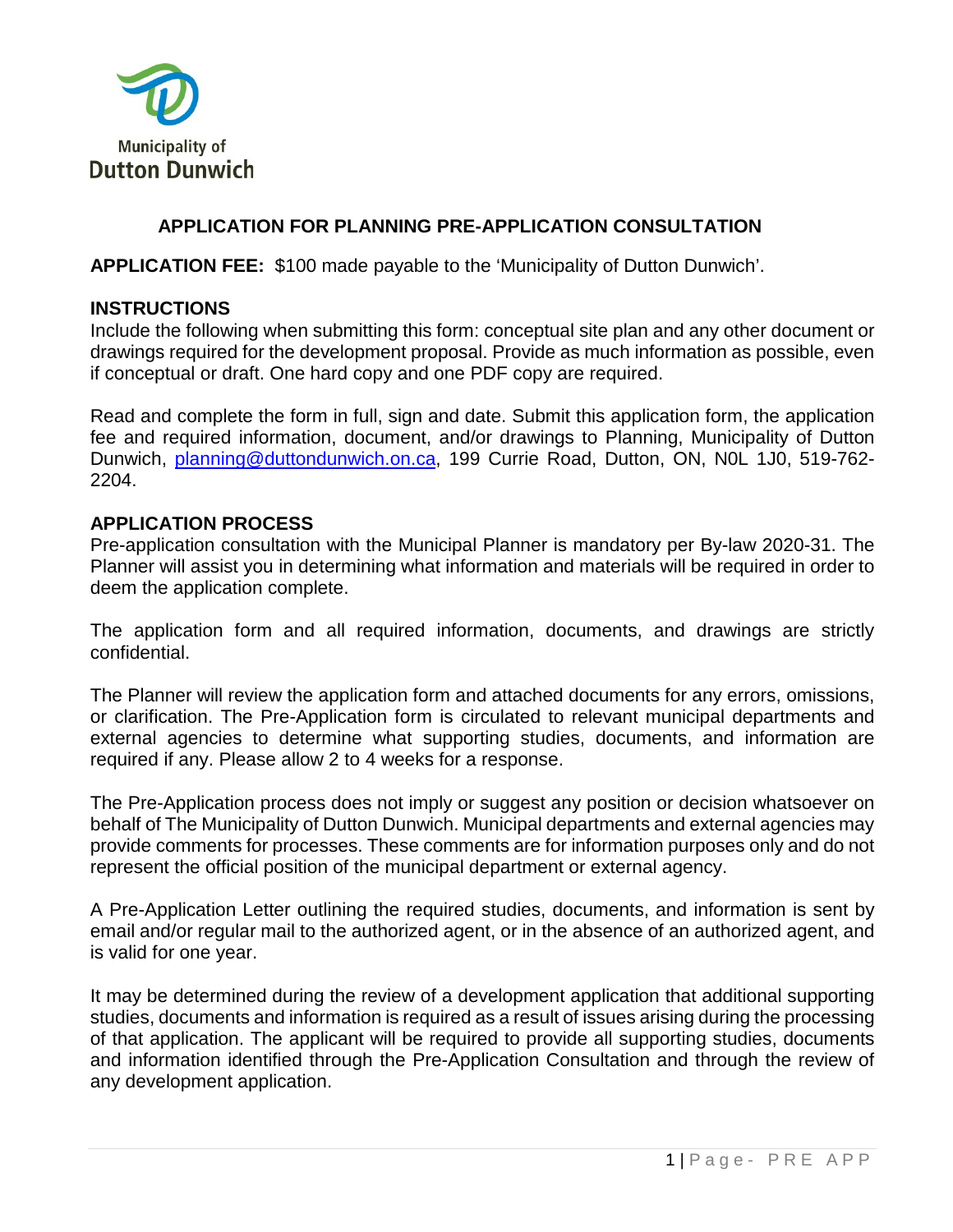## **OWNER AND APPLICANT INFORMATION**

Name and Contact Information of Owner(s):

|                           | Name and Contact Information of Applicant(s) (if different from Owner): |  |  |
|---------------------------|-------------------------------------------------------------------------|--|--|
|                           |                                                                         |  |  |
|                           | Name and Contact Information of Agent:                                  |  |  |
|                           |                                                                         |  |  |
|                           | <b>SUBJECT LAND INFORMATION</b>                                         |  |  |
| <b>Municipal Address:</b> |                                                                         |  |  |
| Lot:                      | Concession:                                                             |  |  |
| Legal Description:        |                                                                         |  |  |
| <b>Roll Number:</b>       |                                                                         |  |  |
|                           | Name and Address of any mortgagees, charges or other encumbrances:      |  |  |
|                           |                                                                         |  |  |
|                           | Any easements or restrictive covenants affecting the subject lands:     |  |  |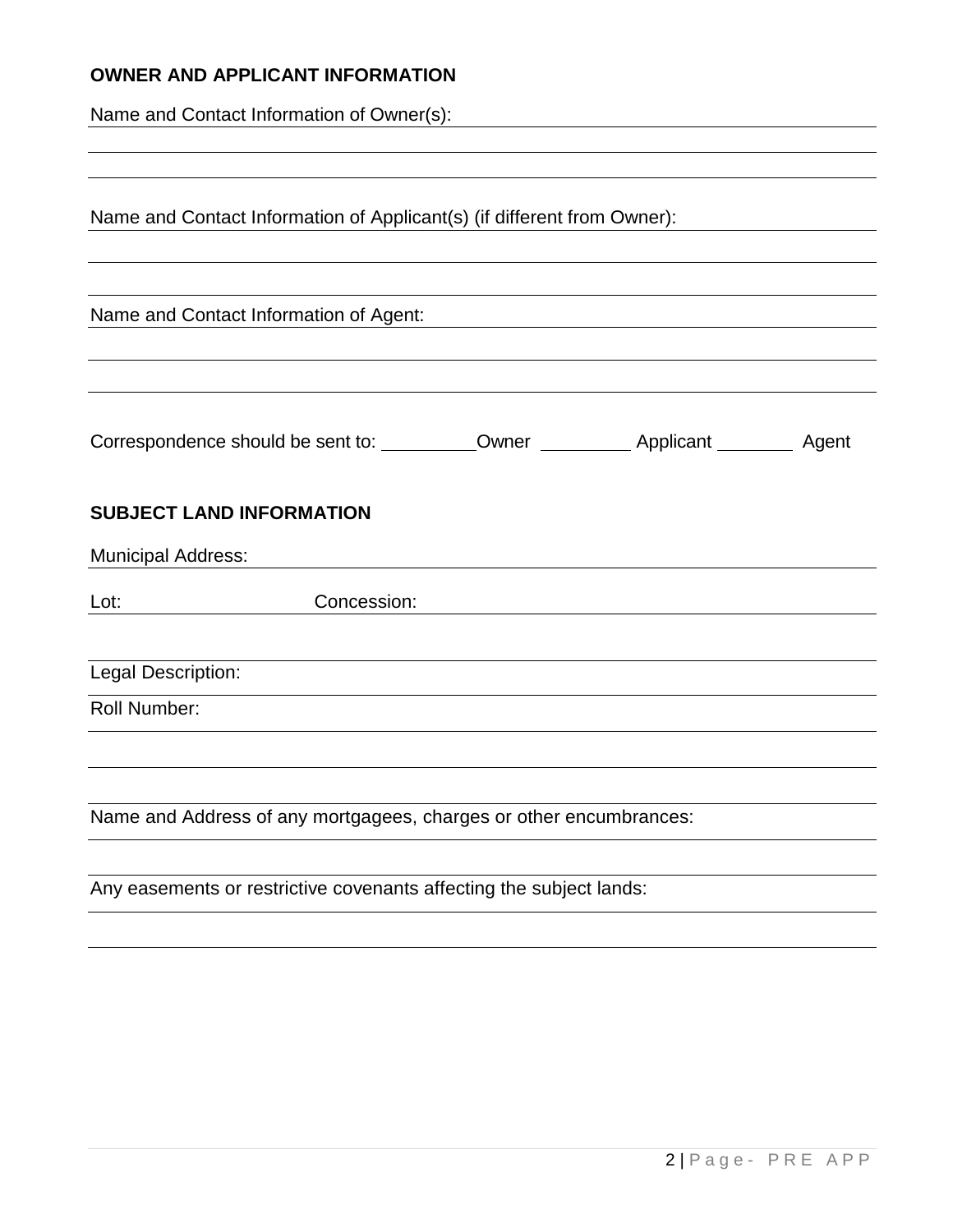Existing Uses (include length of time):

Previous Uses:

#### **PROPOSED DEVELOPMENT INFORMATION**

Current Official Plan Designation:

Current Zoning By-law Classification:

Describe the nature and scope of the proposed development. For residential development, indicate the proposed number of dwelling units and number of parking spaces. For nonresidential development, indicate the proposed total gross floor area and number of parking spaces. Be descriptive as possible:

What Planning Act process will you apply for? Check all that apply:

| <b>Official Plan Amendment:</b> | Zoning By-law Amendment: |
|---------------------------------|--------------------------|
| <b>Holding Removal:</b>         | Temporary Use By-law:    |
| Plan of Subdivision:            | Plan of Condominium:     |
| Part Lot Control:               | Site Plan Control:       |
| Consent:                        | Minor Variance:          |

Number and type(s) of buildings or structures **existing** on the subject land: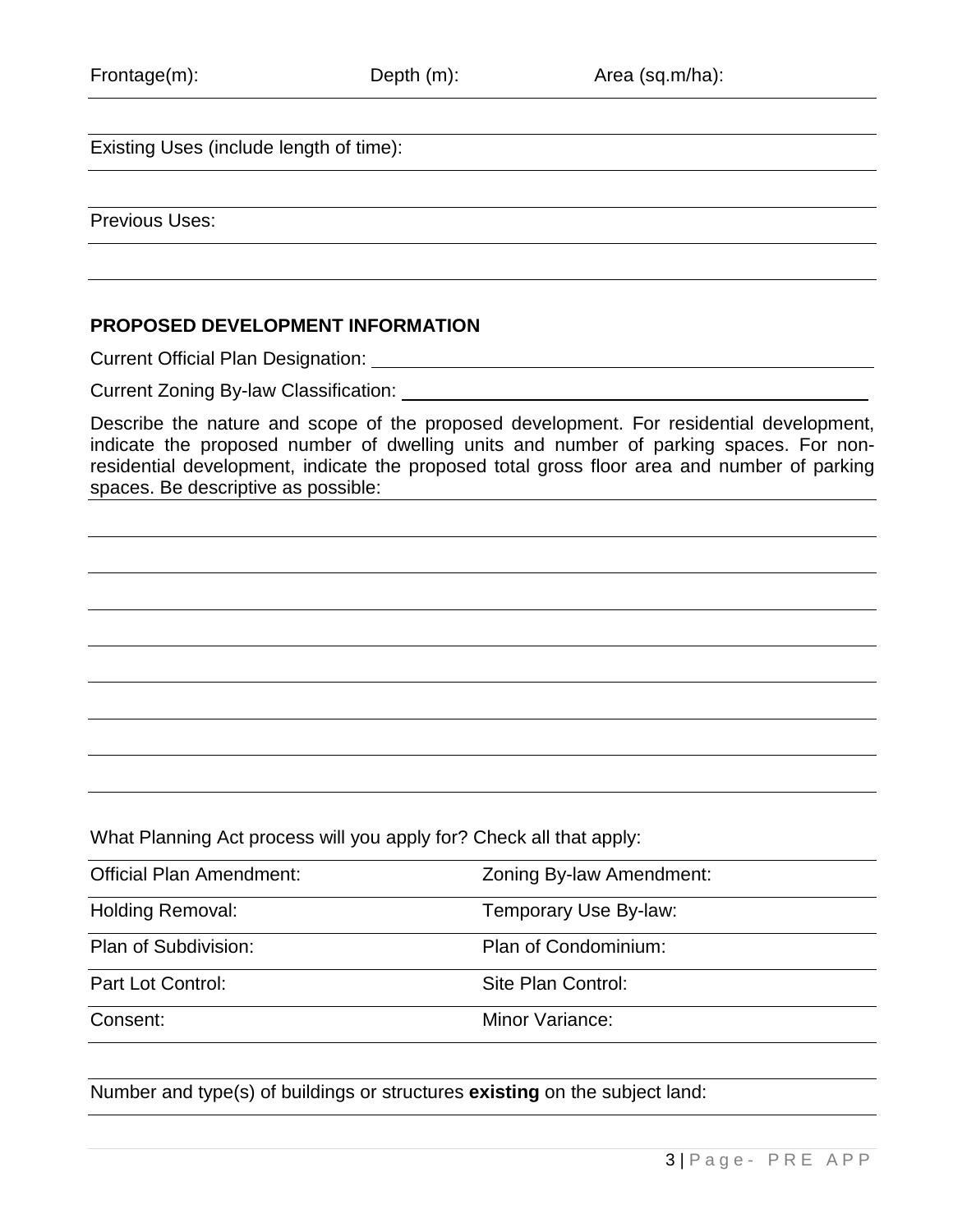Number and type(s) of buildings or structures **proposed** to be built on the subject land:

Existing uses of abutting properties:

| North: |  |  |
|--------|--|--|
| East:  |  |  |
| South: |  |  |
| West:  |  |  |

Have the subject lands ever been subject to any of the following applications (provide file number and status):

| $\bullet$ | <b>Official Plan Amendment:</b> | Yes | No  |
|-----------|---------------------------------|-----|-----|
|           | • Zoning By-law Amendment:      | Yes | No. |
| $\bullet$ | Minor Variance:                 | Yes | No. |
| $\bullet$ | Consent/Severance:              | Yes | No. |
| $\bullet$ | Plan of Subdivision:            | Yes | No. |
|           | Site Plan Control:              | Yes | No  |

#### **AVAILABLE SERVICES**

Water is supplied to the subject property by the following:

- Publiclyownedandoperatedpipedwatersystem
- Private well
- Communalwell(privatelyowned/operated)

Sewage disposal is provided to the subject property by the following:

- Publiclyownedandoperatedsewagedisposalsystem
- Private sewage system

Communalsystem(privatelyowned/operated)

| Other |  |
|-------|--|
|       |  |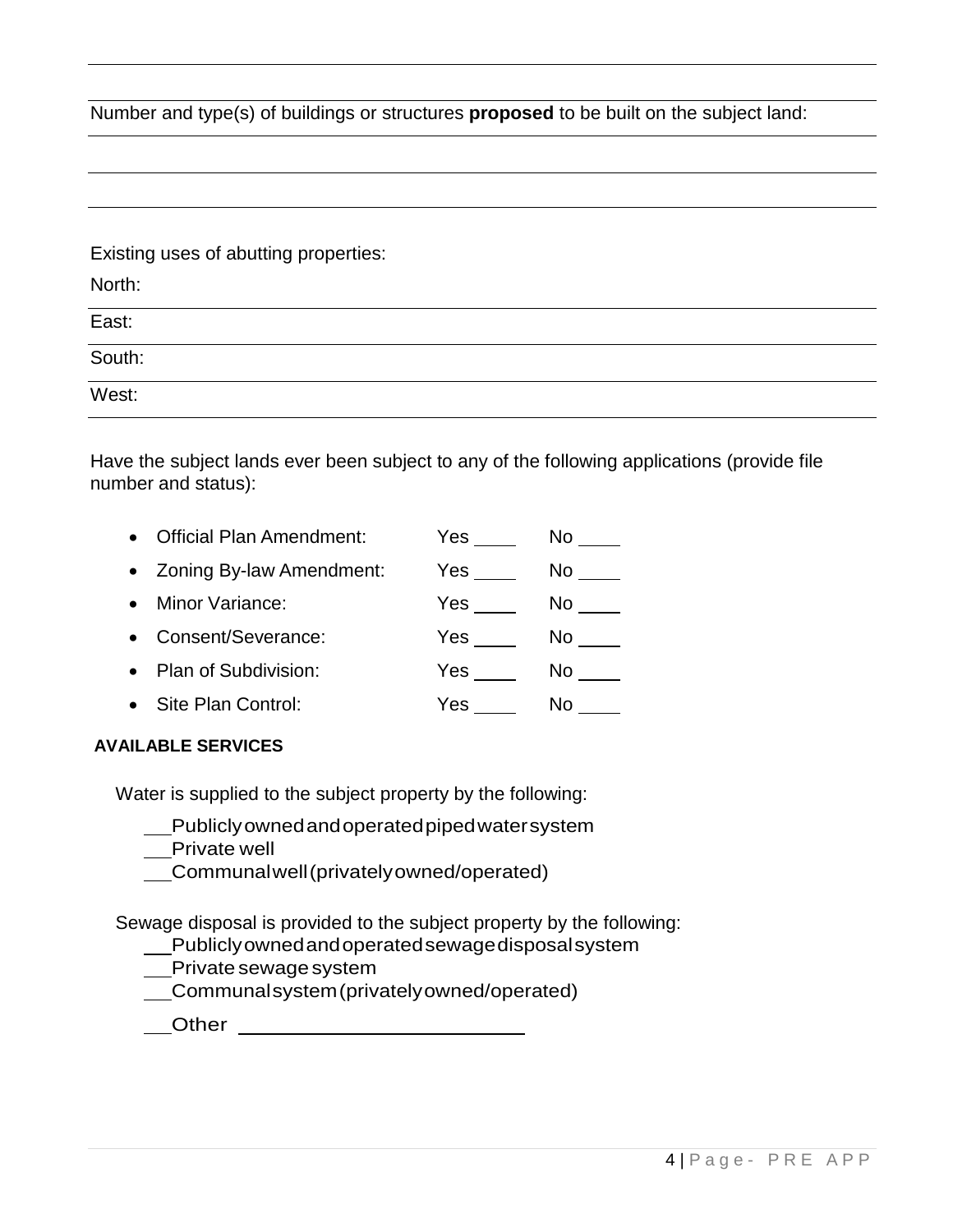Storm drainage is provided to the subject property by the following:

**Sewers** \_\_Ditches

Swales

**Other COLLECTER** 

Access is provided to the subject property by the following:

**Provincial Highway** 

MunicipalRoad(yearlymaintenance)

MunicipalRoad(seasonalmaintenance)

County Road

Right-of-Way

Other

If access to subject land is by private road or right-of-way, please indicate the name of the owner of the land or road, who is responsible for its maintenance and whether it is seasonal or year-round.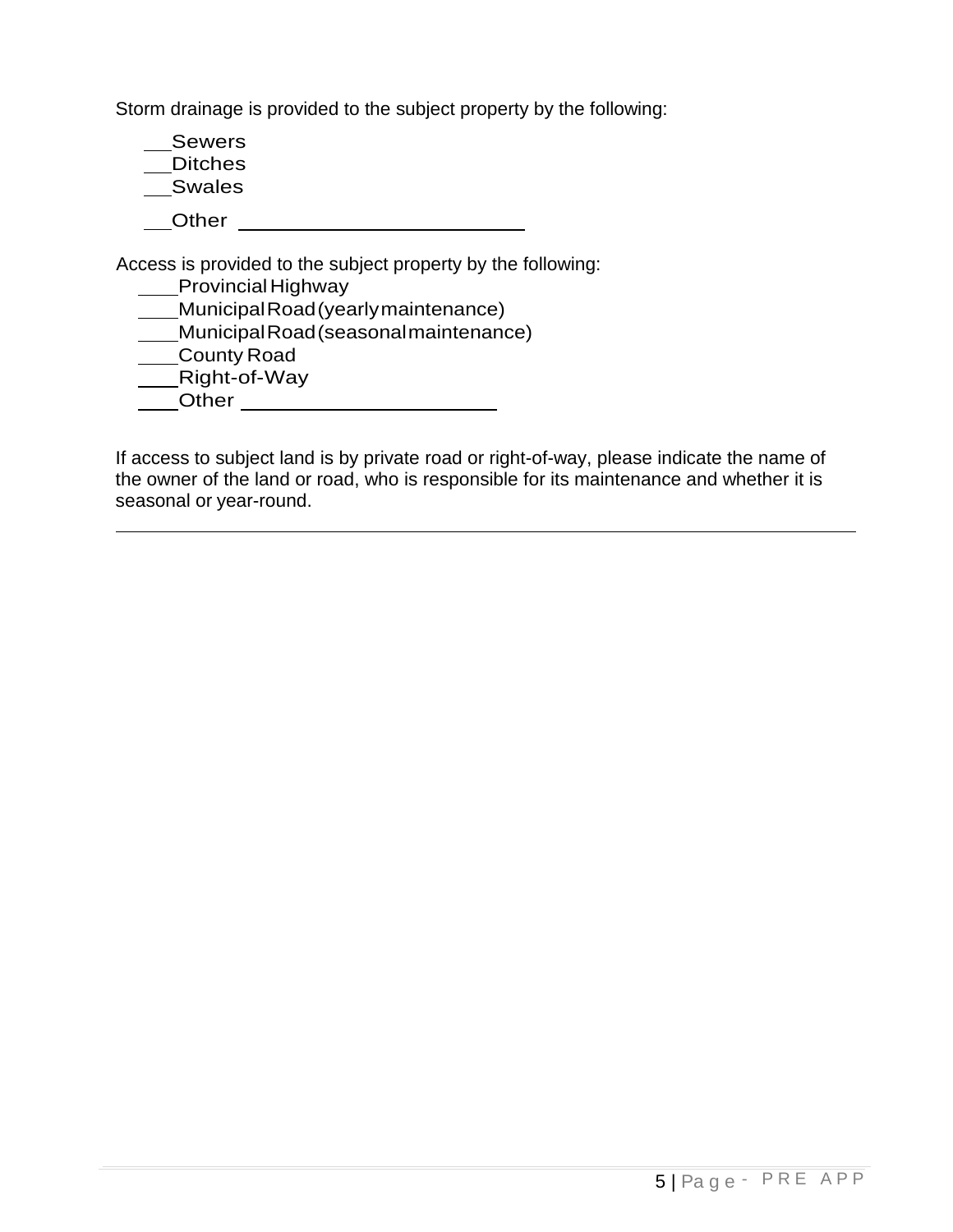## **SKETCH INSTRUCTIONS**

Attach a sketch showing, in metric units:

- 1. the boundaries, zoning matrix and dimensions of the subject lands;
- 2. the location, size and type of all existing buildings or structures on the subject land, including their distance from the front lot line, rear lot line and side lines;
- 3. the approximate location of all natural and artificial features (for example, buildings, railways, roads, watercourses, drainage ditches, banks of rivers or streams, wetlands, wooded areas, wells and septic tanks) that are located on the subject land and on land that is adjacent to it, and in the applicant's opinion, may affect the application;
- 4. the current uses of all land that is adjacent to the subject land;
- 5. the location, width and name of any roads within or abutting the subject land, indicating whether it is an unopened road allowance, a public travelled road, a private road or a right of way;
- 6. if access to the subject land will be water only, the location of the parking and docking facilities to be used; and
- 7. the location and nature of any easement affecting the subject land.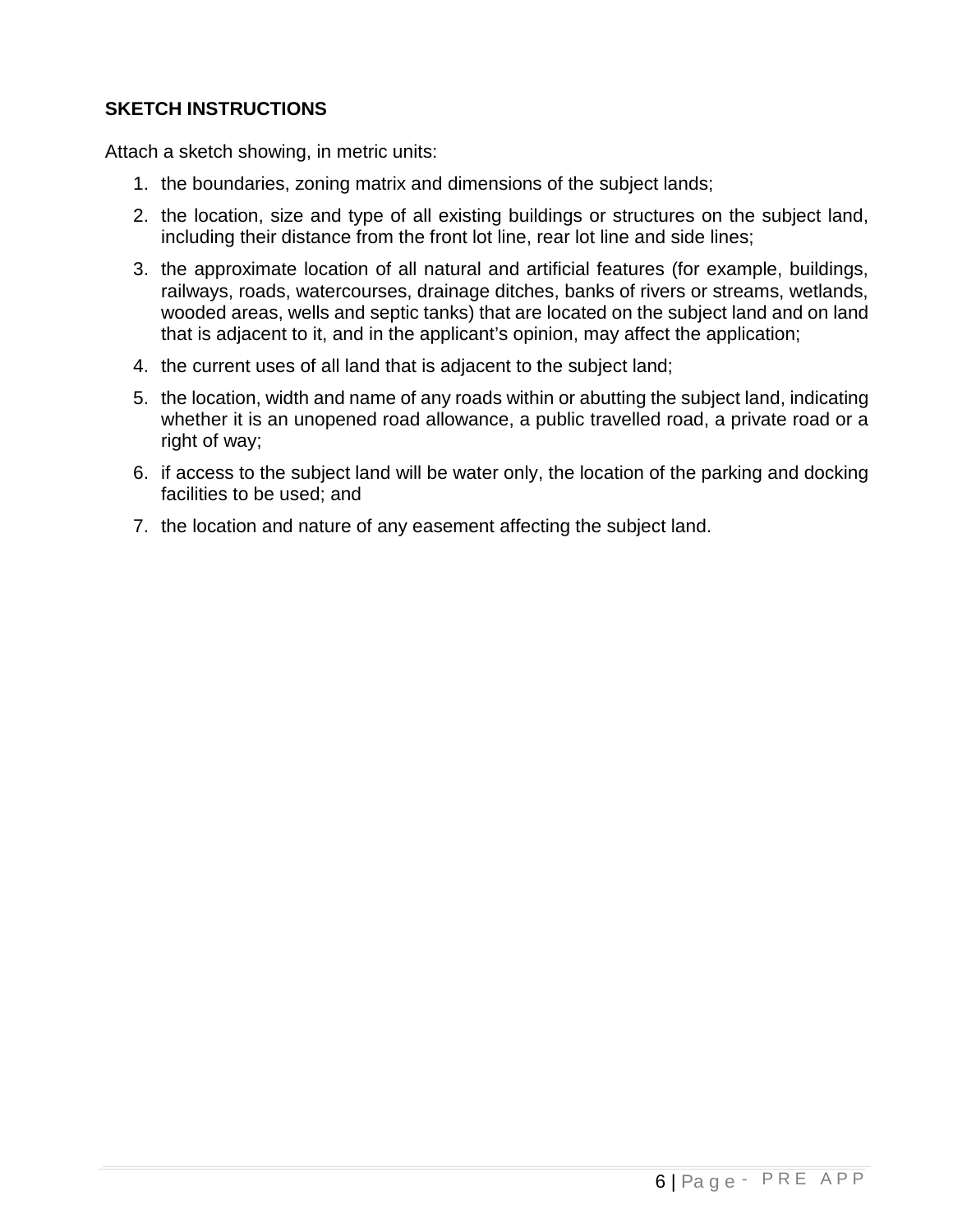# **ENVIRONMENTAL SITE SCREENING QUESTIONNAIRE**

| <b>Use or Feature</b>                                                                                                                                                                                              | <b>On Subject Land</b> |
|--------------------------------------------------------------------------------------------------------------------------------------------------------------------------------------------------------------------|------------------------|
| Has the grading of the subject land been changed by<br>adding earth or material? Has filling occurred on the<br>subject land?                                                                                      | __Yes __ No __ Unknown |
| Has a gasoline station and/or automobile service station<br>been located on the subject land or adjacent lands at any<br>time?                                                                                     | Yes No Unknown         |
| Has there been petroleum or other fuel stored on the<br>subject land or adjacent lands?                                                                                                                            | __Yes __ No __ Unknown |
| Are there or have there ever been underground storage<br>tanks or buried waste on the subject land or adjacent<br>lands?                                                                                           | __Yes __ No __ Unknown |
| Have the lands or adjacent lands ever been used as an<br>agricultural operation where cyanide products may have<br>been applied as pesticides and/or sewage sludge applied<br>to the lands?                        |                        |
| Agricultural Operation including livestock facility or<br>stockyard within 500 m?                                                                                                                                  | __Yes __ No __ Unknown |
| Have the lands or adjacent lands ever been used as a<br>weapons firing range?                                                                                                                                      | Yes No Unknown         |
| Is the nearest boundary line of the application within<br>500 metres (1,640 feet) of the boundary line of an<br>operational/non-operational public or private waste<br>disposal site, landfill or dump?            | Yes No Unknown         |
| If there are existing or previously existing buildings on<br>the subject lands, are there any building materials<br>remaining on site which are potentially hazardous to<br>public health (e.g., asbestos, PCB's)? | __Yes __ No __ Unknown |
| Is there reason to believe the subject lands may have<br>been contaminated by existing or former uses on the<br>site or adjacent sites?                                                                            | Yes No Unknown         |
| Industrial or Commercial Use (specify users)?                                                                                                                                                                      | Yes No Unknown         |
| Natural Heritage Feature on or within 120 metres of<br>subject land?                                                                                                                                               | _Yes __ No __ Unknown  |
| Flood Plain?                                                                                                                                                                                                       | __Yes __ No __ Unknown |